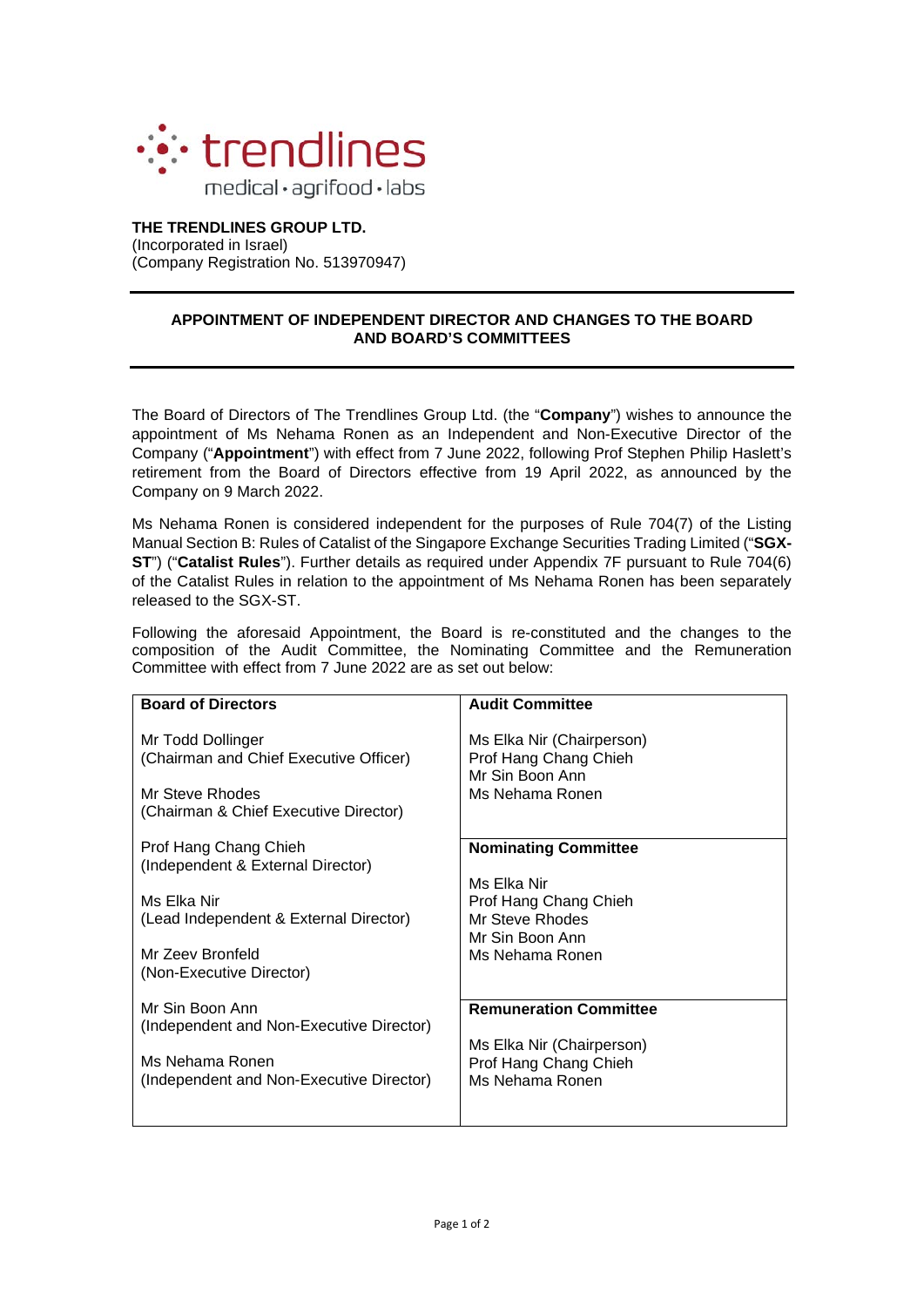## BY ORDER OF THE BOARD

Haim Brosh Chief Financial Officer and Joint Company Secretary 6 June 2022

*This announcement has been reviewed by the Company's sponsor, PrimePartners Corporate Finance Pte. Ltd. (the "Sponsor"). It has not been examined or approved by the Singapore Exchange Securities Trading Limited (the* "*Exchange") and the Exchange assumes no responsibility for the contents of this document, including the correctness of any of the statements or opinions made or reports contained in this document.*

*The contact person for the Sponsor is Mr. Shervyn Essex, 16 Collyer Quay, #10-00 Income at Raffles, Singapore 049318, [sponsorship@ppcf.com.sg](mailto:sponsorship@ppcf.com.sg)*.